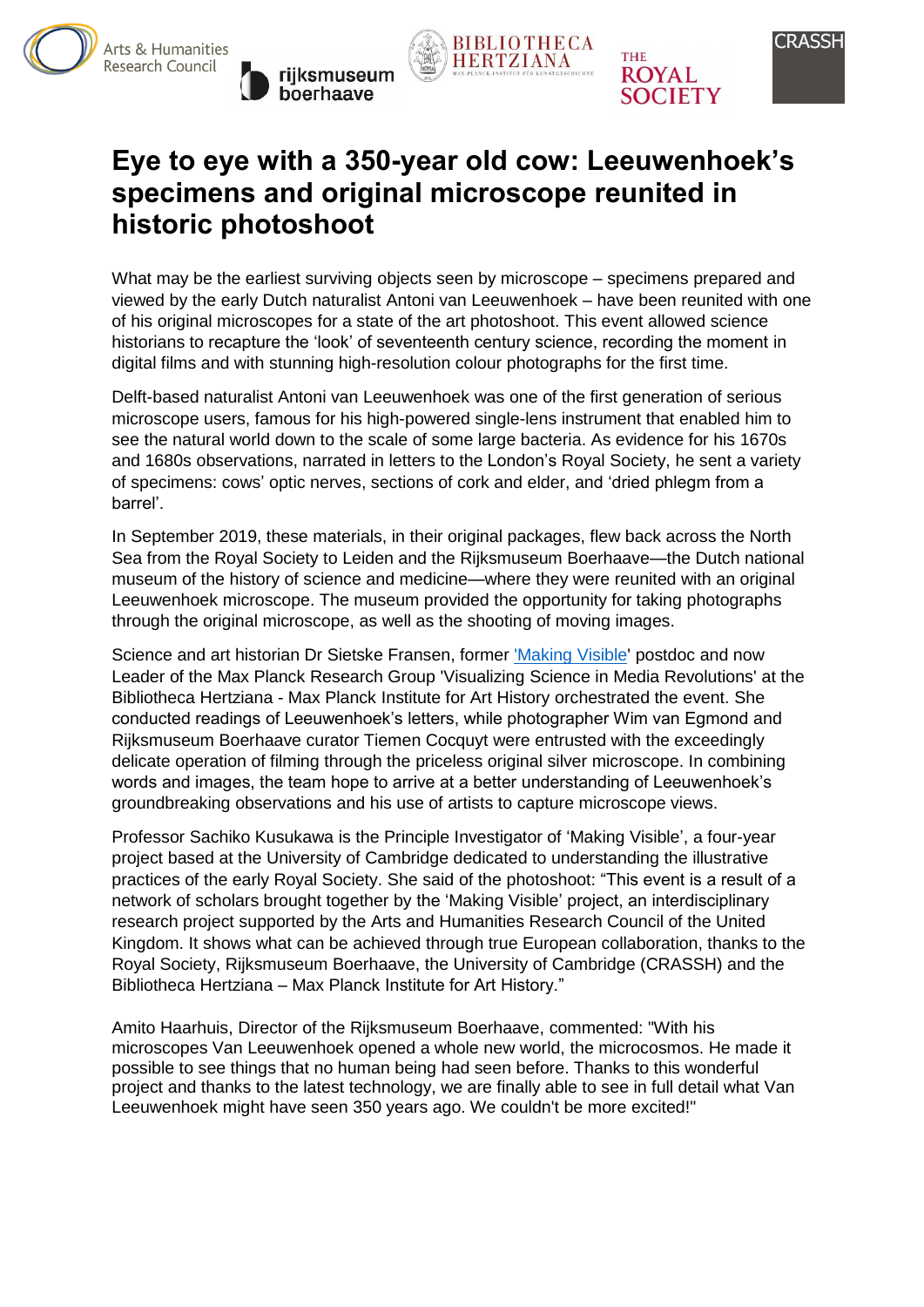









Keith Moore, the Royal Society's Librarian said: "Our first colour views of the sections cut by Leeuwenhoek's razor, with the lens made by the same hand, was a heart-stopping moment. The Royal Society will look forward to sharing the excitement with audiences in the run-up to the anniversary of this great Dutch scientist in 2023."

#### **Note to Editors:**

#### **Background information**

The specimens under the lens were:

- Cork sections and elder pith, 1 June 1674
- Optic nerves of cows, 4 December 1674
- Cotton seeds, dissected by Leeuwenhoek, 2 April 1686
- 'Heavenly paper' [algae mats/'dried phlegm in a barrel'], 17 October 1687

Although Leeuwenhoek's specimens have been imaged before, this is the first time that the latest digital techniques have been applied to the surviving specimens. Each item was recorded with still images before being filmed with a modern camera, through an original Leeuwenhoek microscope. These *moving* images allow researchers to replicate the changing light conditions and specimen orientation that were possible while using one of Leeuwenhoek's hand-held devices. It is the closest recreation to date of Leeuwenhoek's working conditions.

Antoni van Leeuwenhoek (1632-1723) was born in Delft, Netherlands, where he lived and worked. His interest in lens-making may have been spurred by his connection with the textile trade. He became adept at hand-crafting single lens microscopes. In these small instruments, the lens was held within silver or brass plates. Specimens were manipulated using an ingenious pin and screw arrangement: brought close to the eye they proved to be a powerful research tool. Very few Leeuwenhoek microscopes survive and today, they are among the treasures of Early Modern science in European museums.

Leeuwenhoek sent his many observations to the Royal Society in London, for publication in the journal *Philosophical Transactions*. Although the written descriptions were Leeuwenhoek's own, he collaborated with artists to capture what he was seeing in original drawings, which were engraved for wider dissemination. In a fifty-year period from the 1670s to the 1720s, Leeuwenhoek became the first, or one of the first, to see many aspects of life: he described 'animalcules' (micro-organisms such as rotifers), human and animal spermatozoa and investigated the structure of plants. Leeuwenhoek became a Fellow of the Royal Society in 1680.

Rijksmuseum Boerhaave is the national museum of the history of science and medicine in the Netherlands and one of the most important scientific and medical history collections in the world, home to four of the 11 remaining original Leeuwenhoek microscopes.

#### **For more information on the story please contact:**

Jesse Hawley Assistant Press Officer [Jesse.hawley@royalsociety.org](mailto:Jesse.hawley@royalsociety.org) +44 207 451 2508